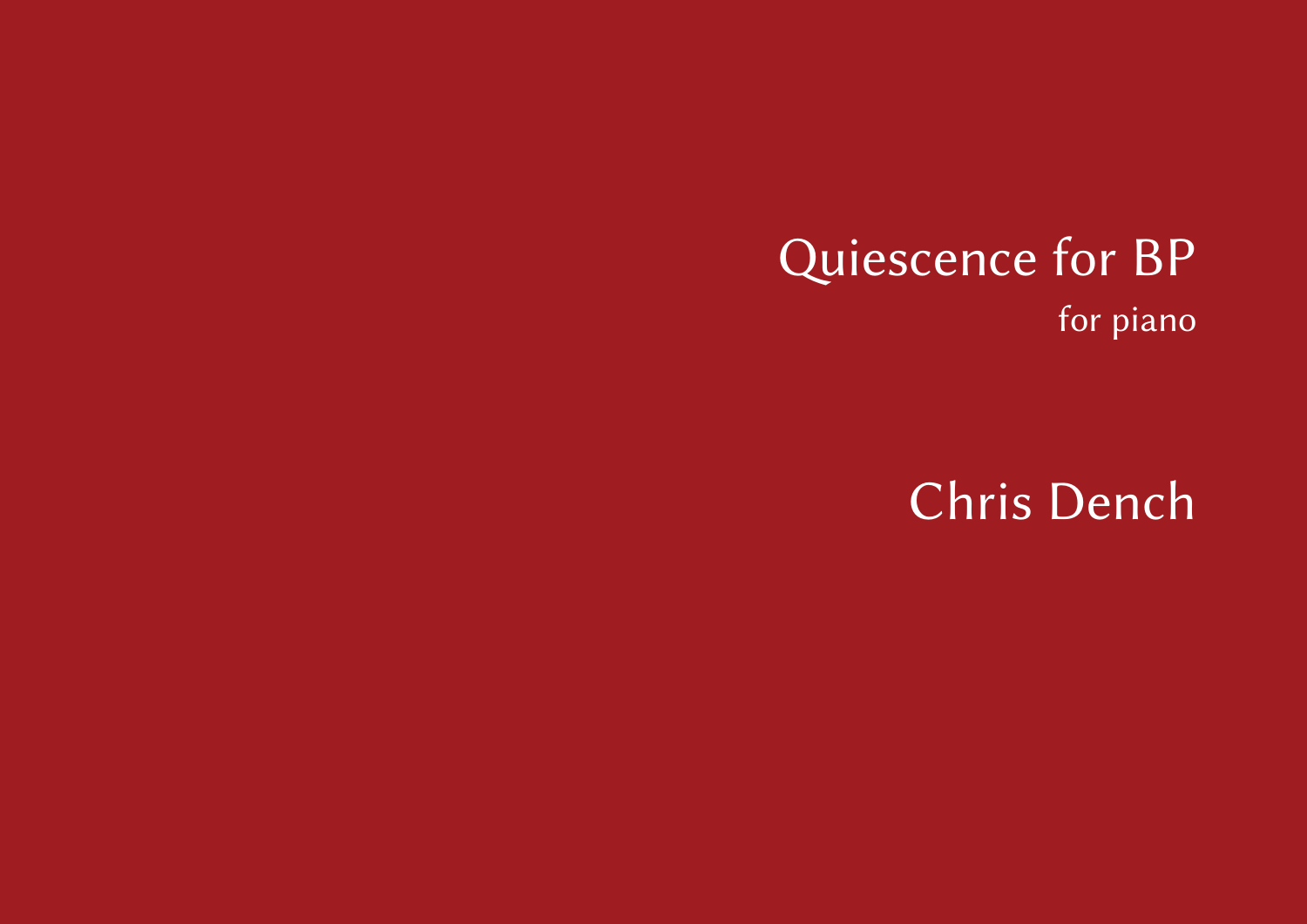# Quiescence for BP (2022)

## for piano

*from the* **heretical bagatelles, Book III** *of the* **Phase Portraits**

### for Bruce Petherick

**Quiesc'ent** *adjective*

- 1. Resting, tranquil
- 2. (Of a letter) not sounded
- 3. Inactive, without input to activate it (computing)
- **4.** Still

#### **©Chris Dench 2022**

**Duration: ~10 minutes**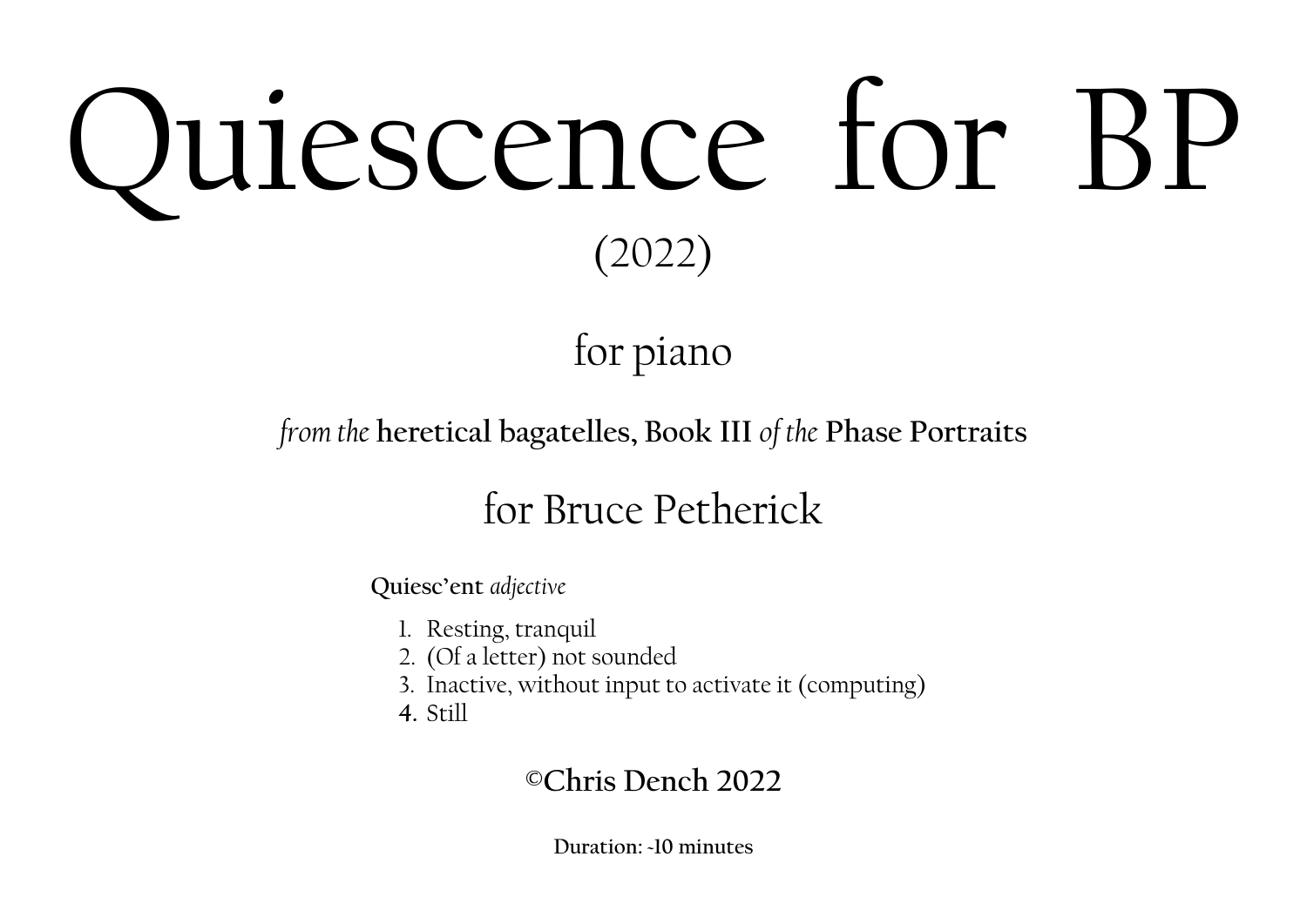- Accidentals only apply to the notes they immediately precede.
- Interpretatively, the music should be calm and a touch melancholy. There should be a sense of latent energy that never quite releases.
- **Dynamic profile**: there are five dynamic steps in this work:

$$
pppp\text{-}pp\text{-}pp\text{-}pp\text{-}p\text{-}mf
$$

There is no **mp** dynamic. The **mf**s should be seen as a momentary emergence from the surrounding shadows.

Dynamics should be not be treated as a simple linear *soft*→*loud*: they function as variations in the *local* context.

- The tempo should be very, very slow. The intention is a sense of eventlessness, an absence of signposts. There should be occasional wisps of melody.
- There are few full pedal releases in this piece, and many moments where notes or chords need to be sustained manually through pedal (semi-)releases. In general the player should decide just how much resonance to allow through.

Although it is not notated performers are encouraged to make use of the third pedal to assist with the overlapping sustains. Similarly, *Una corda* is not notated but could be used to assist with dynamic shading.

#### **Program note:**

Like all my pieces, this work is a continuously changing rigorous forcefield. In this instance, however, so few notes are dropped-in that the underlying architecture is never entirely realised nor fully expressed. What exists is a faint, sketched-in, trace of the edifice that sits behind, like software that is barely running. Paradoxically, the resulting sonic surface has an *extempore* feel.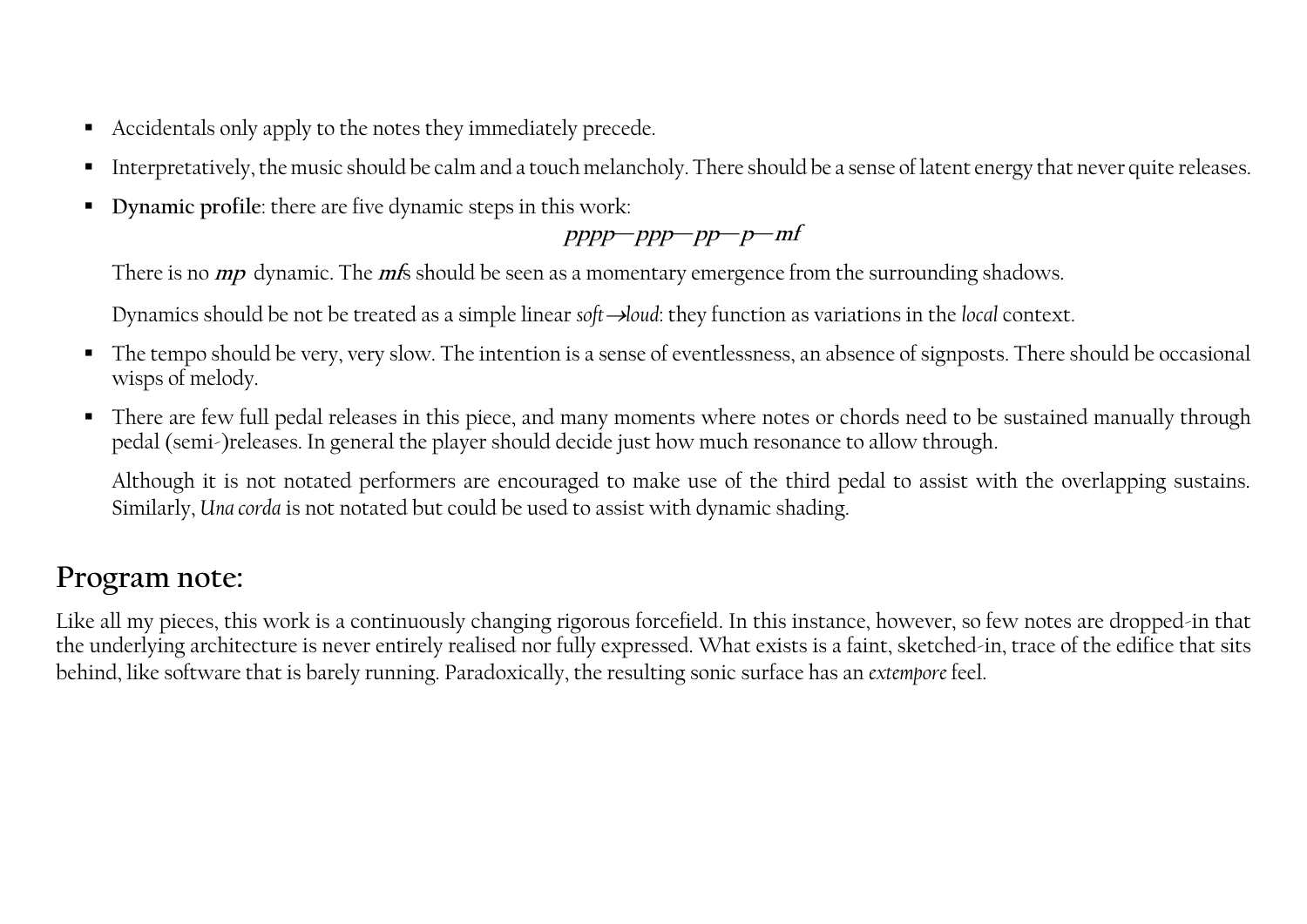#### Quiescence for BP



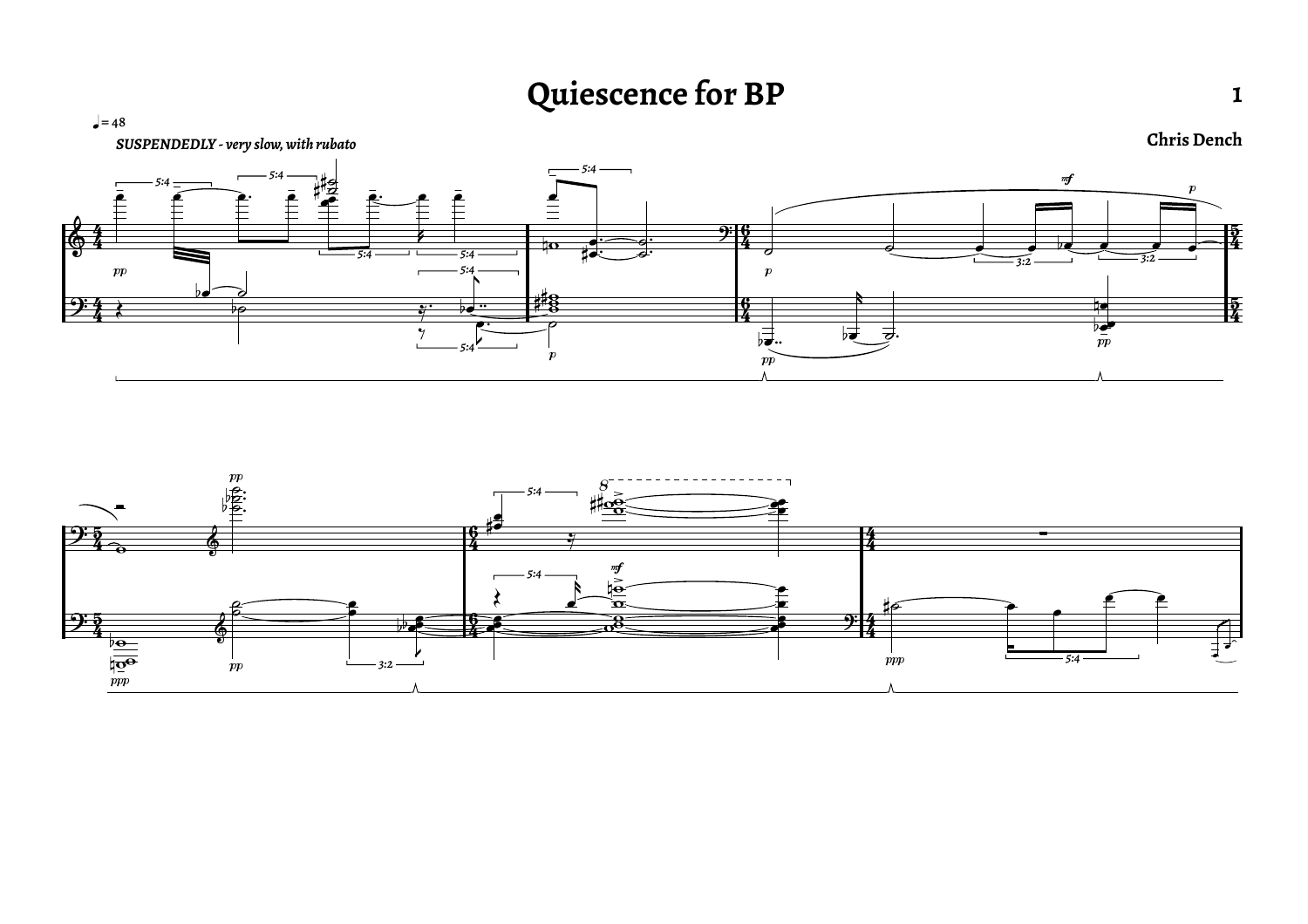

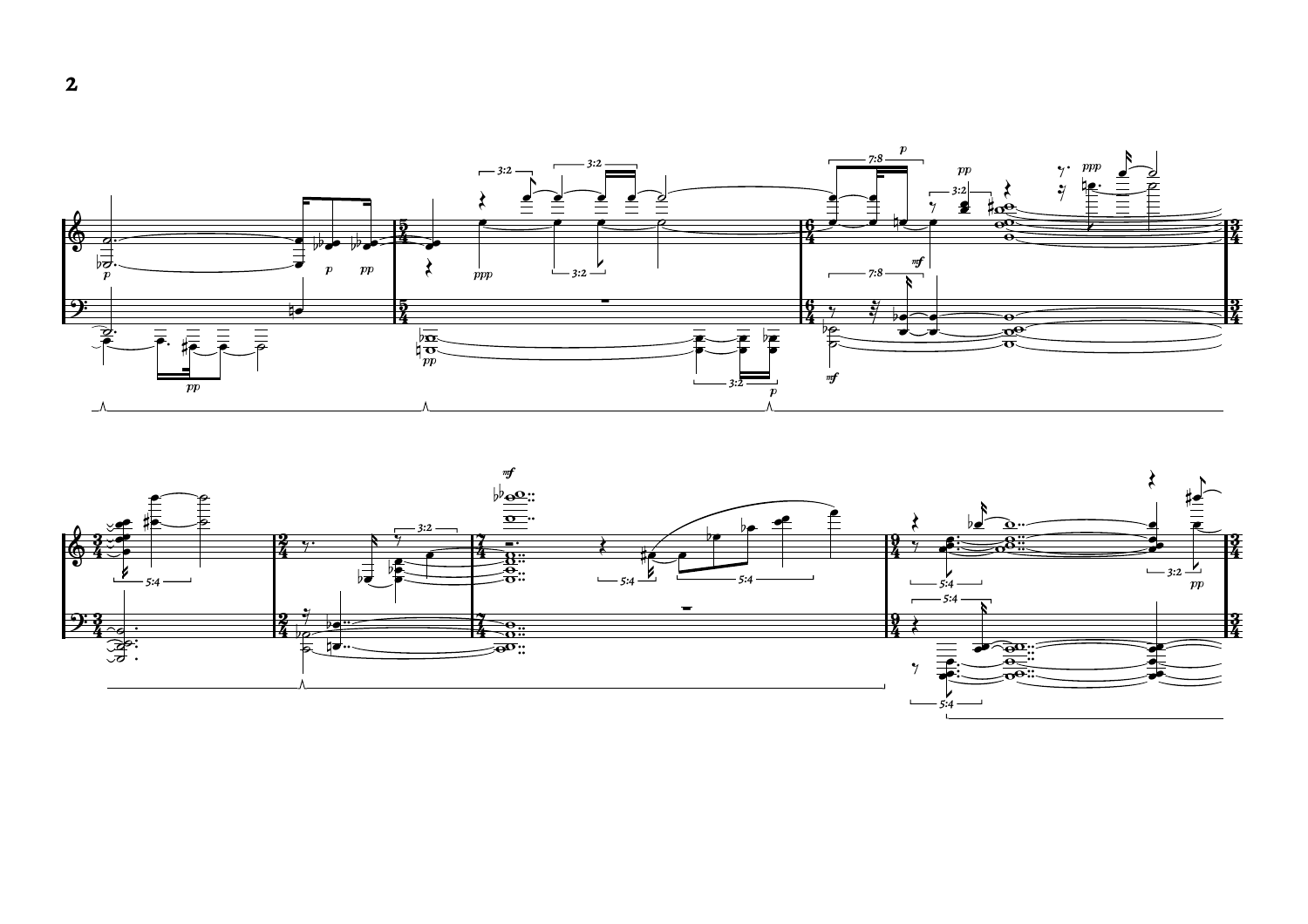

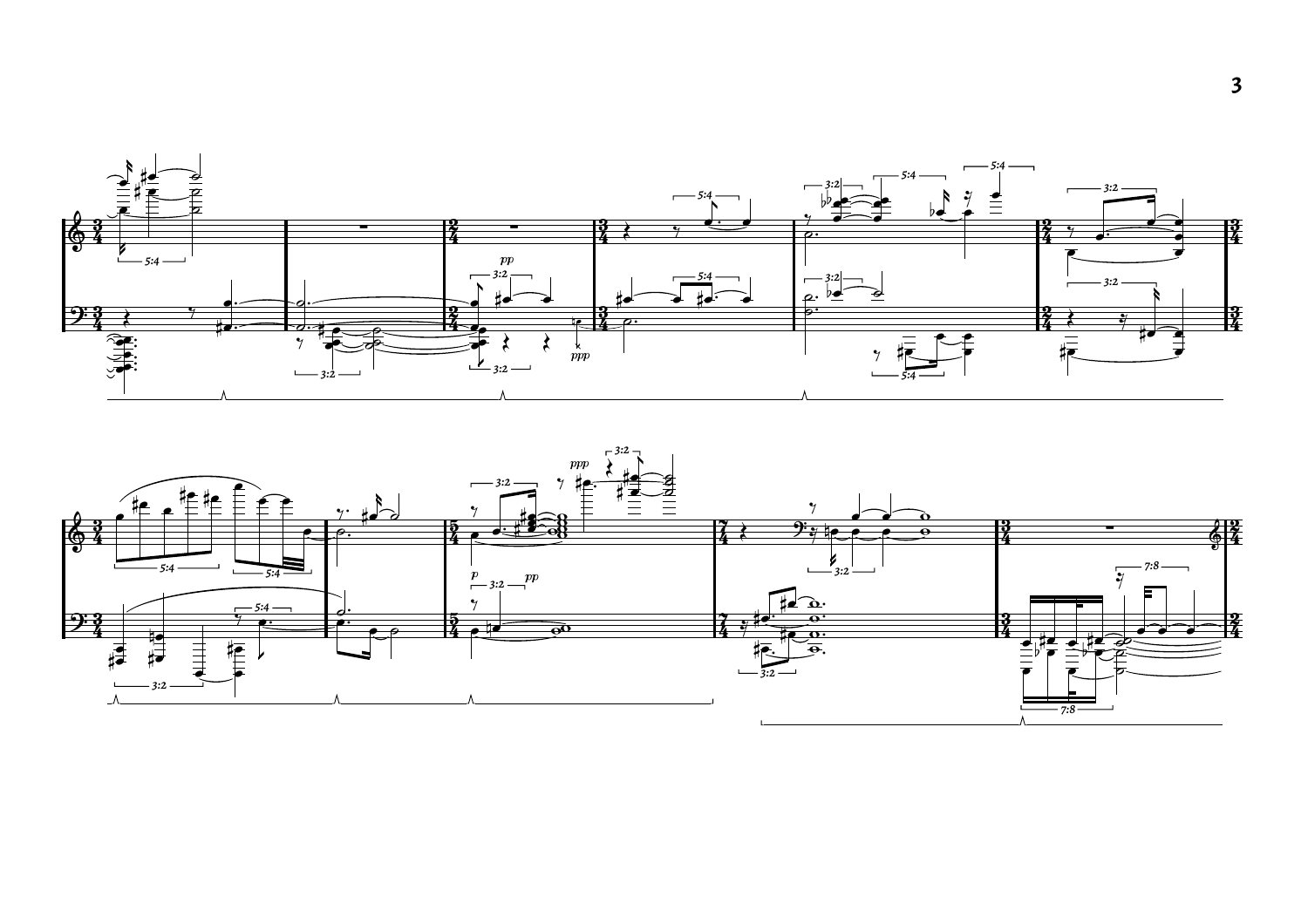

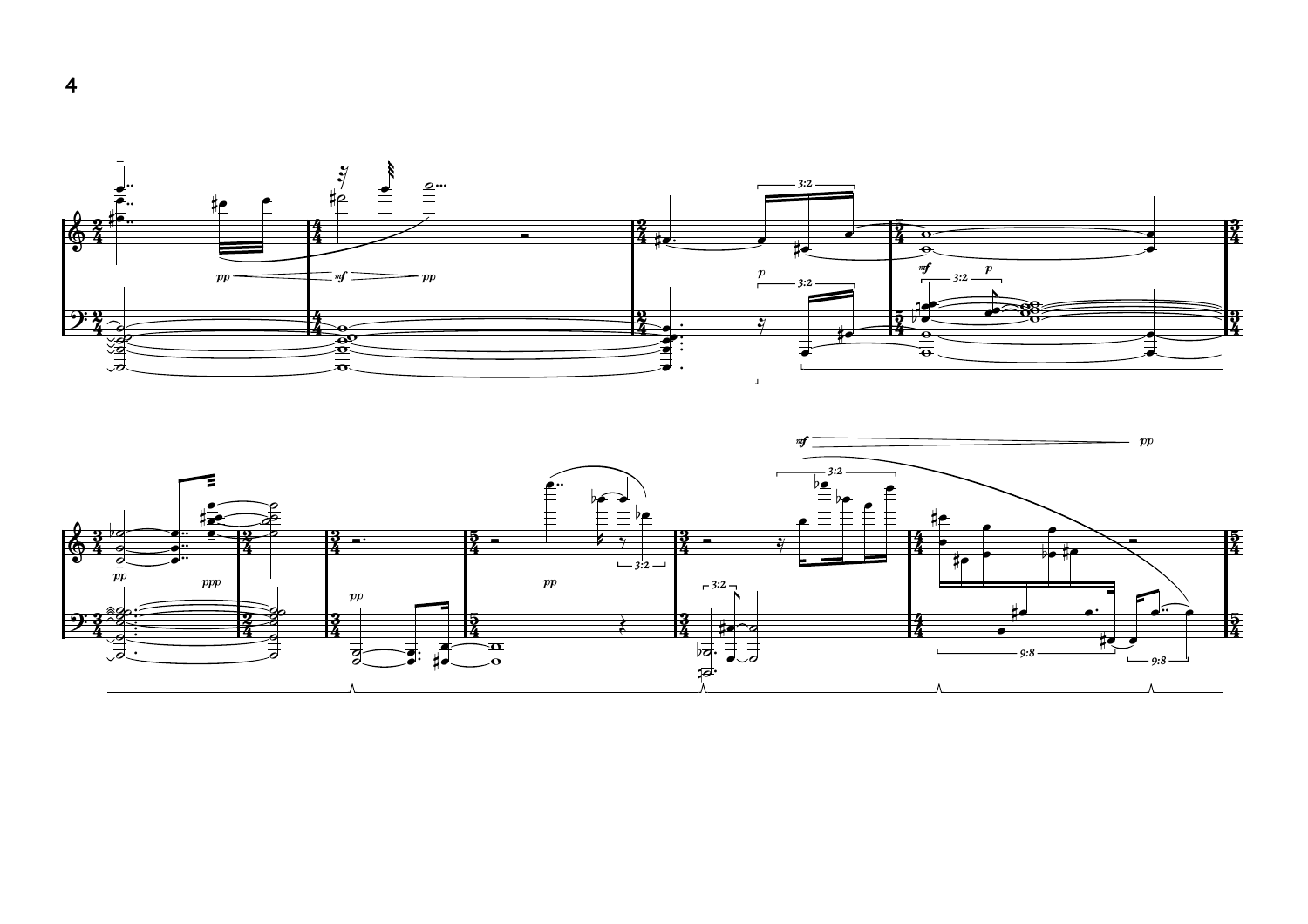

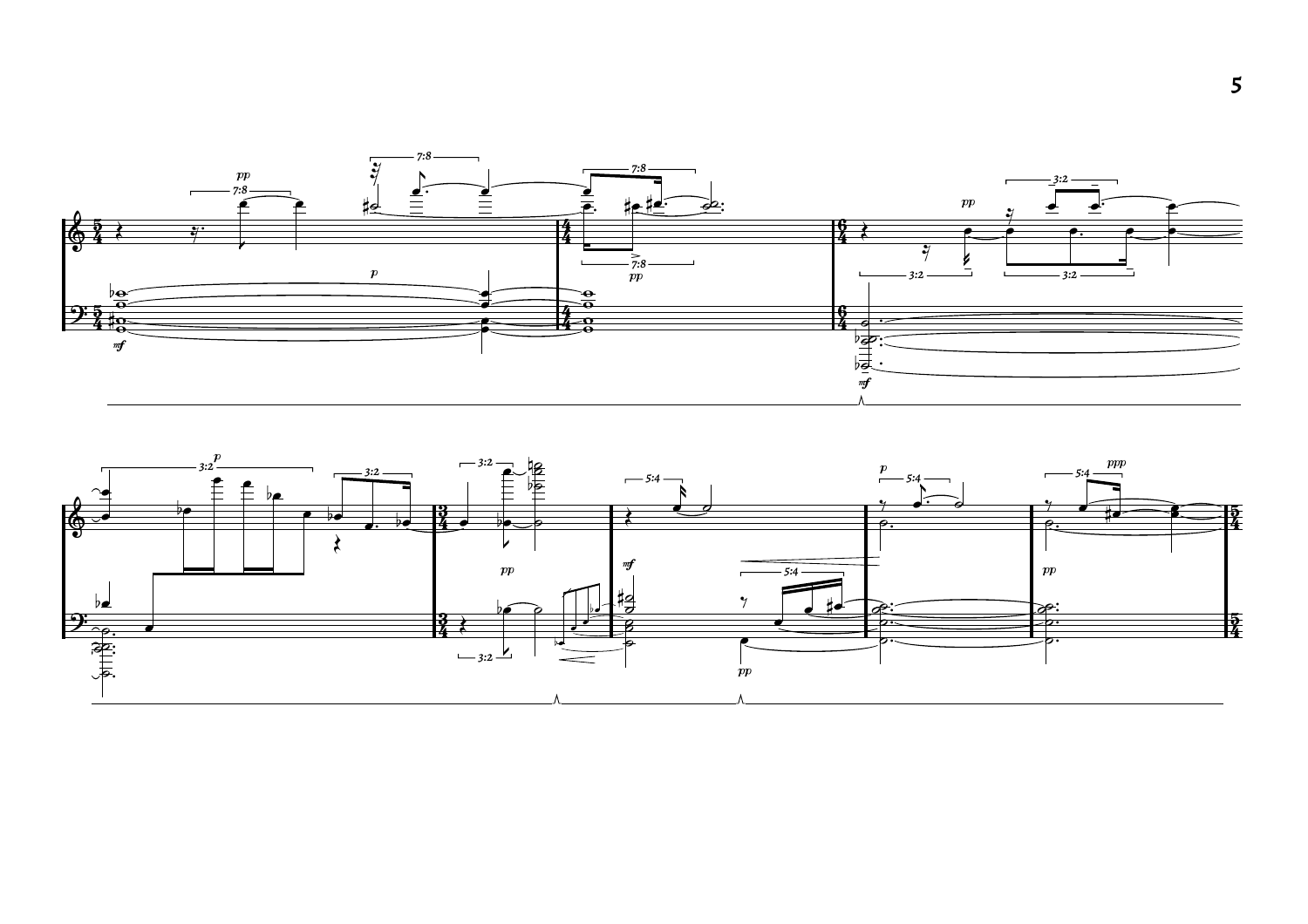

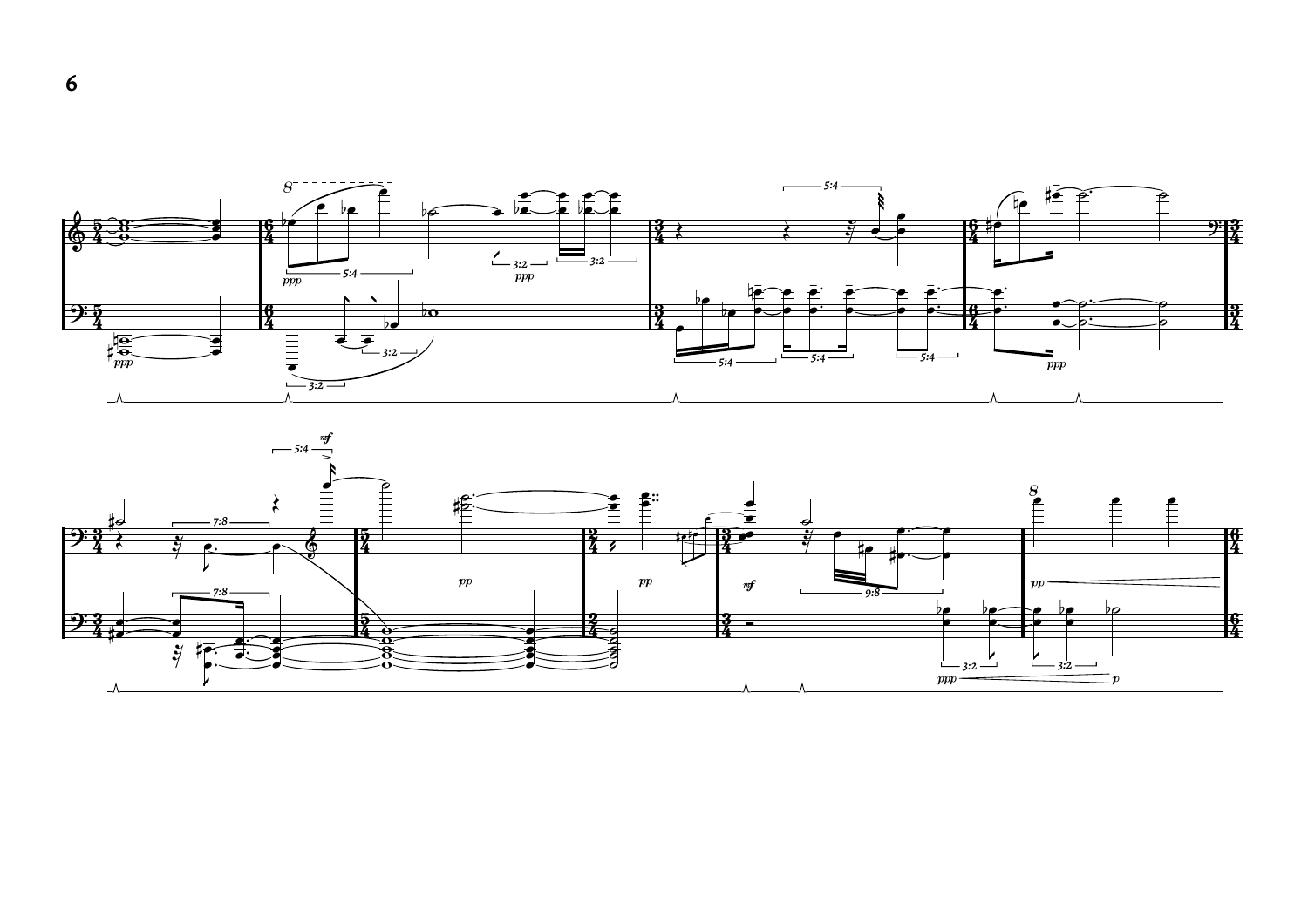

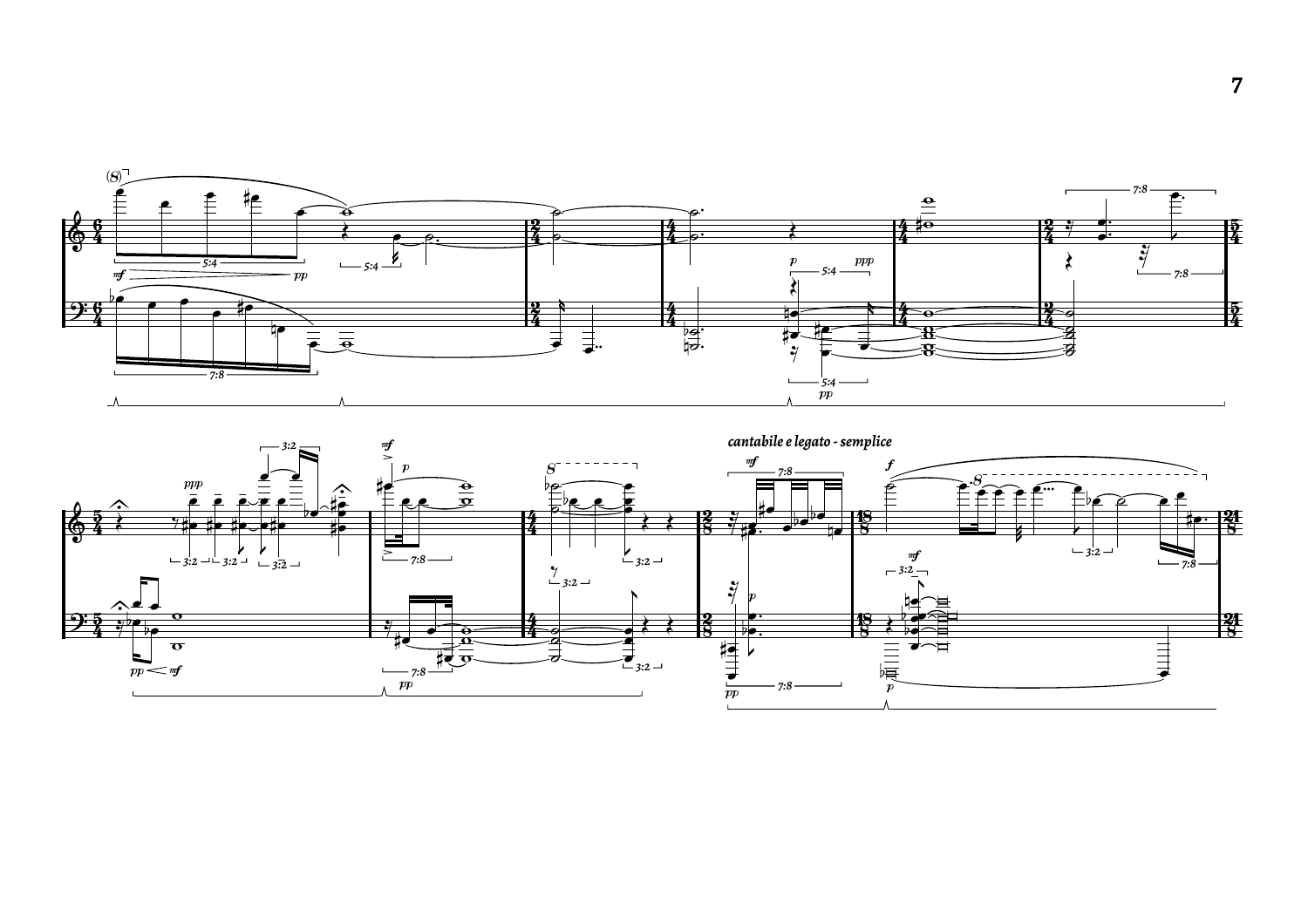

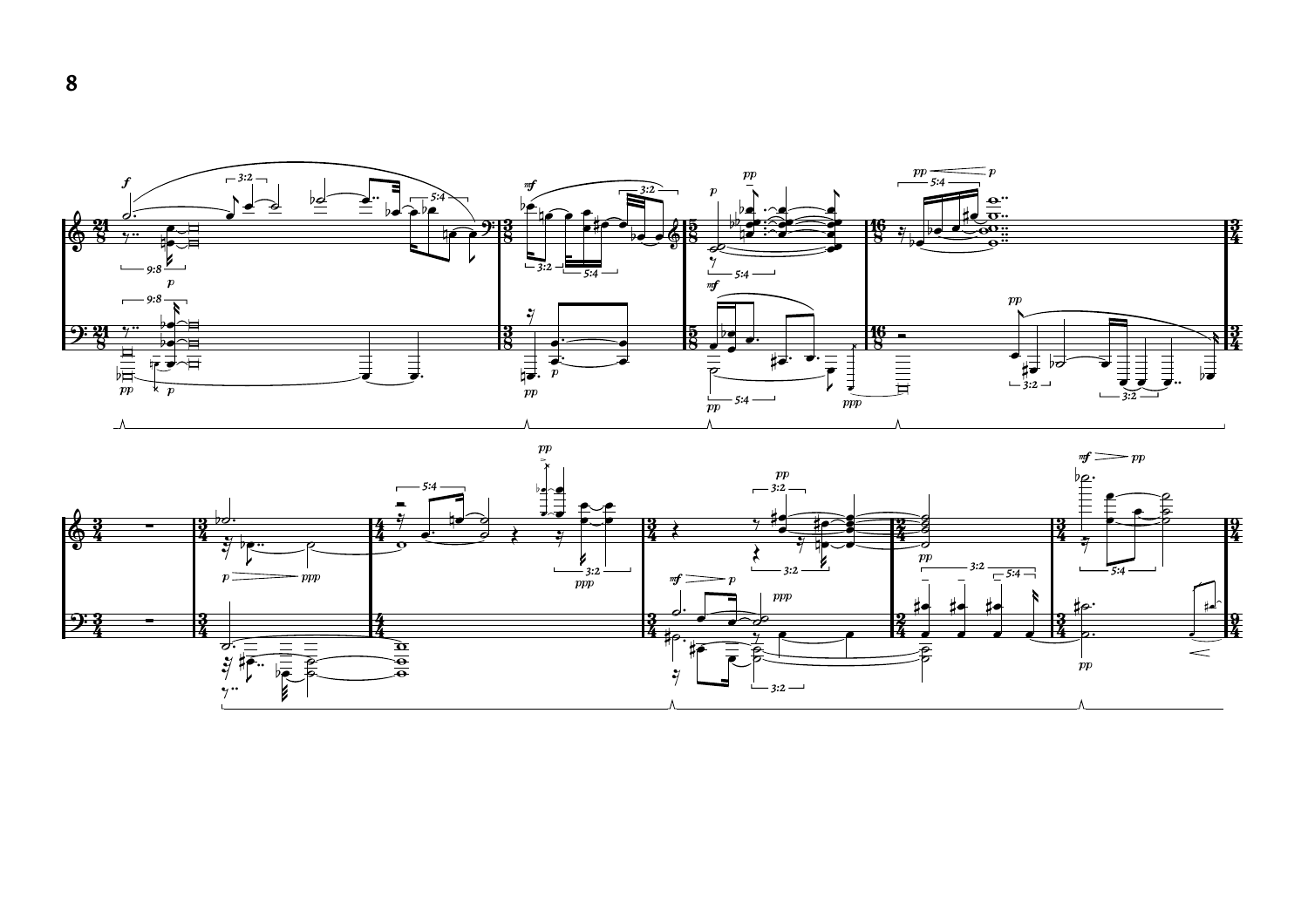

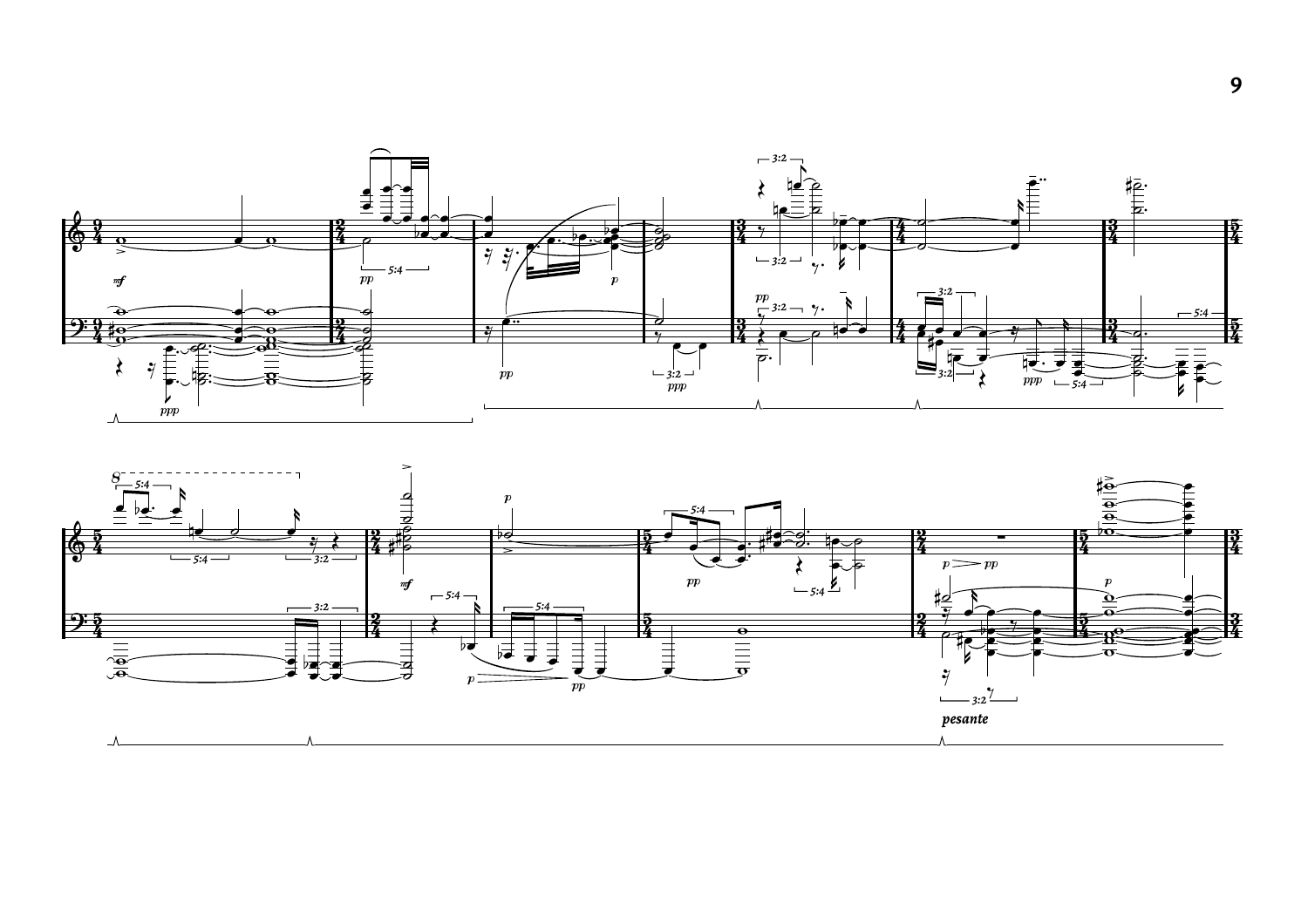

 $-$  3:2  $-$ 

 $\bar{\bar{\epsilon}}$ 

*3:2*

 $pp$ 

 $pp$ 

# # ÏÏ

*5:4*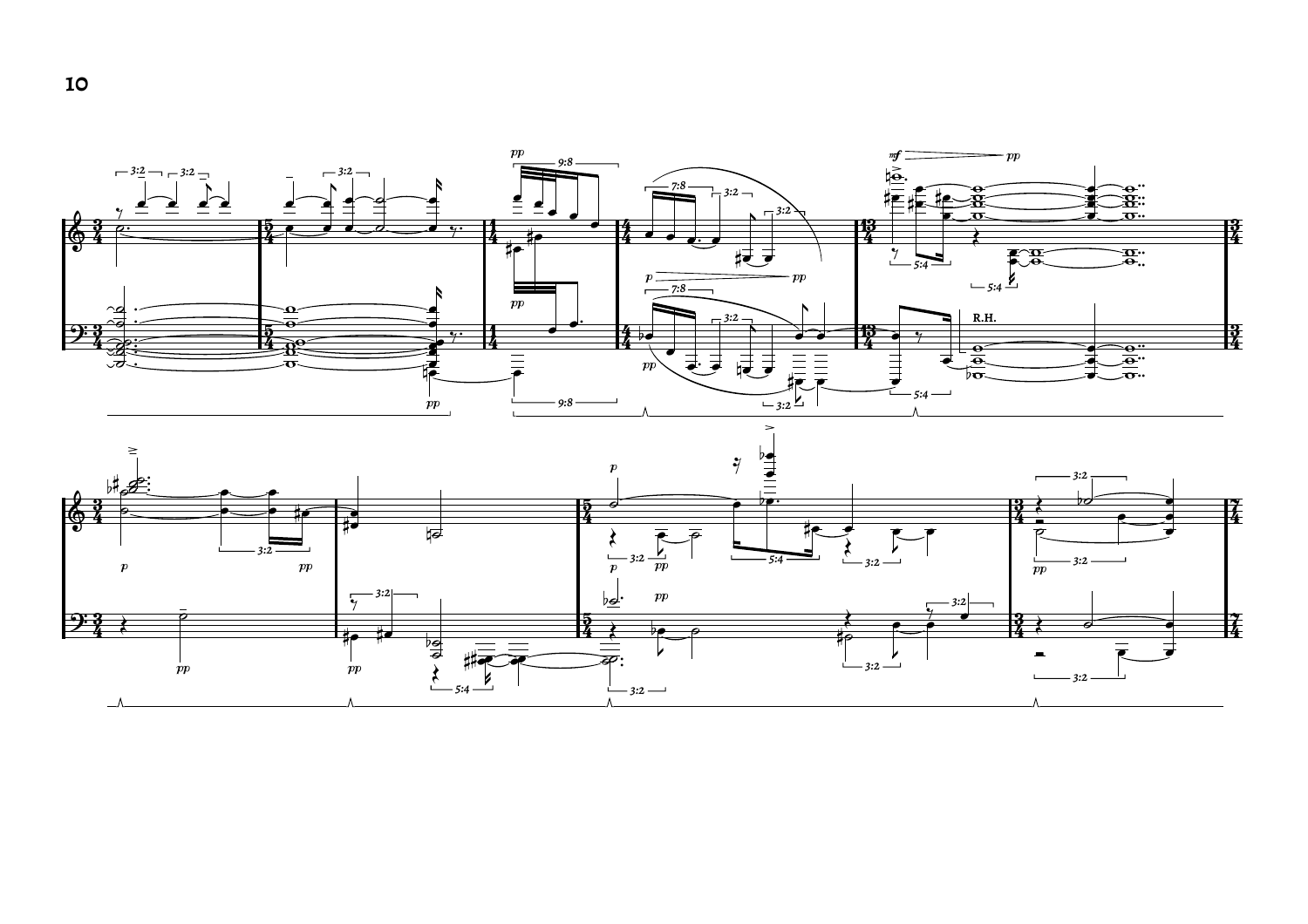

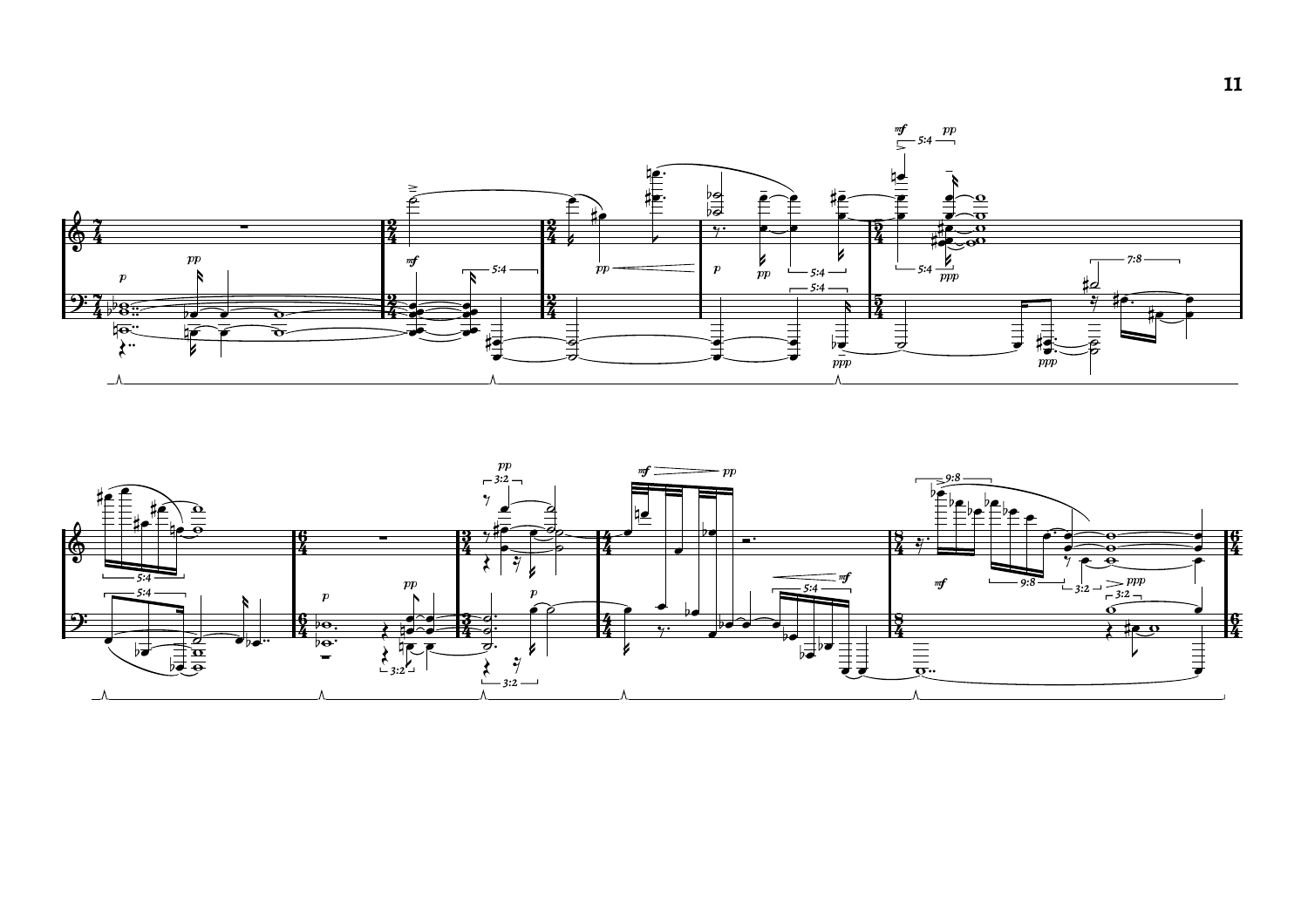

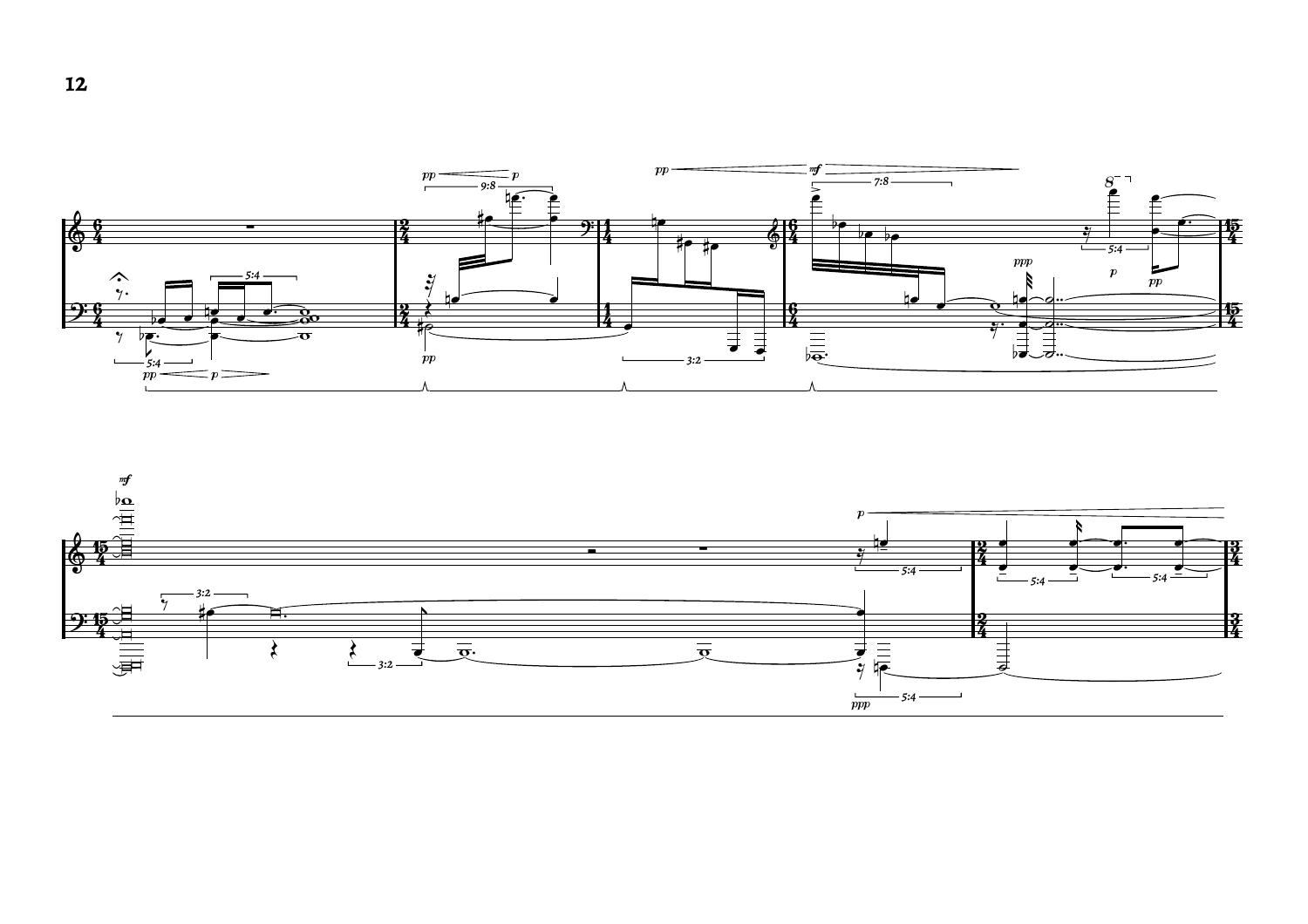

Black Hill Studio, Ballarat, 26 May 2022